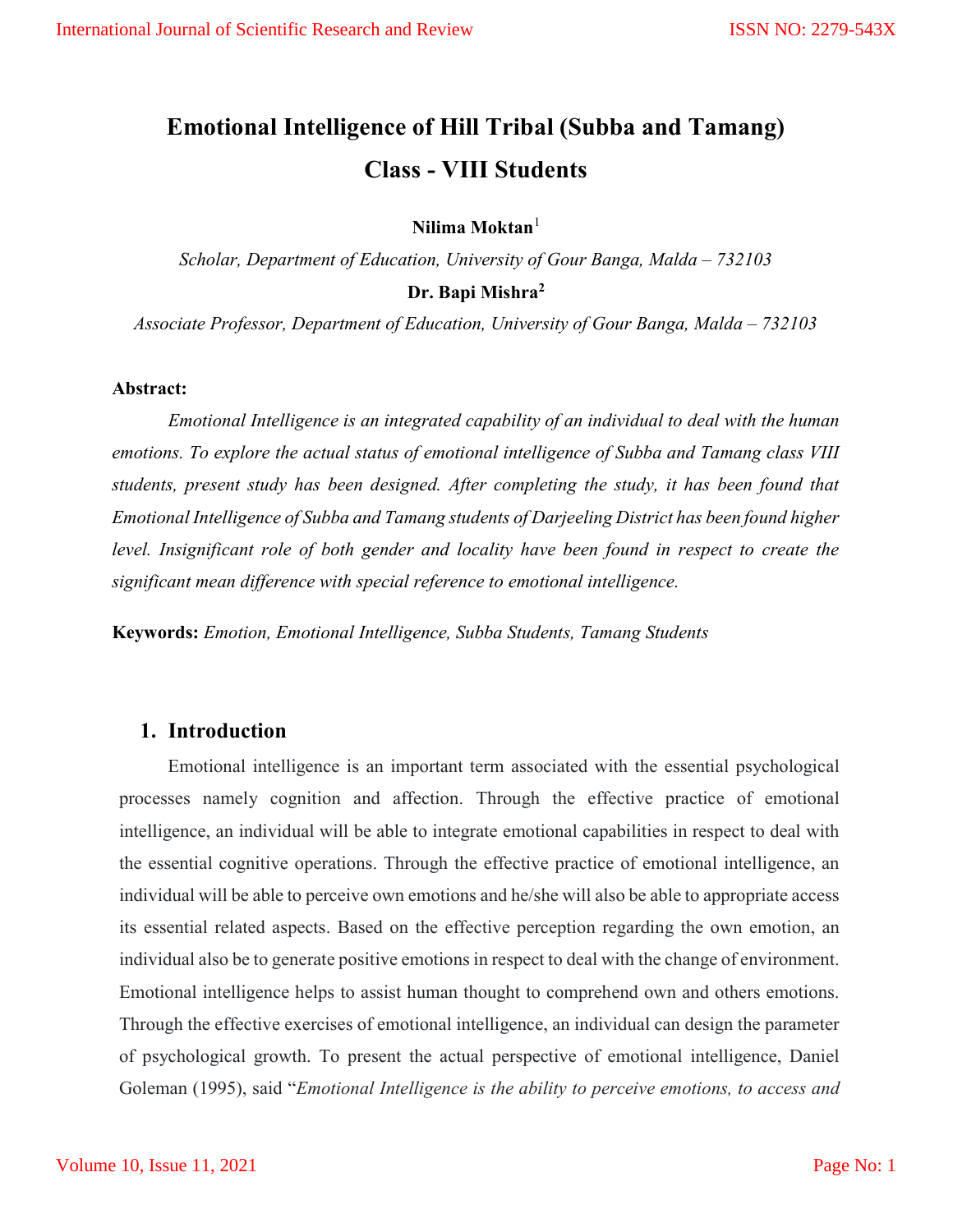generate emotions so as to assist thought to understand emotions and emotional knowledge, and to reflectively regulate emotions so as to promote emotional and intellectual growth." He mentioned five important elements of emotional intelligence namely self- awareness regarding emotions, self-motivating to comprehend own emotions, self-regulation of own emotions as per the situational demands, empathy to deal with other's emotions and maintain own emotions to make effective relationship within the society respectively. To explore the actual status of emotional intelligence of Subba and Tamang class VIII students, present study has been designed.

#### 2. Objectives of the study

After completing the study, investigator wanted –

- To assess actual status of emotional intelligence of subba and Tamang Class VIII students of Darjeeling District.
- To find out mean difference of emotional intelligence of Subba Tribal students in respect to both gender and locality.
- To find out mean difference of emotional intelligence of Tamang Tribal students in respect to both gender and locality.

#### 3. Hypotheses

To meet the objectives of the study, following hypotheses have been framed to test them.

- $\triangleright$  H0.1: There is no significant gender wise mean difference of Subba and Tamang Class VIII students of Darjeeling District.
- $\triangleright$  H0.2: There is no significant locality wise mean difference of Subba and Tamang Class VIII students of Darjeeling District.

#### 4. Analysis and Interpretation

Collected data has been analyzed to meet the objectives of the study. To describe the basic aspects of emotional intelligence of Subba students of Darjeeling District, following analysis has been done.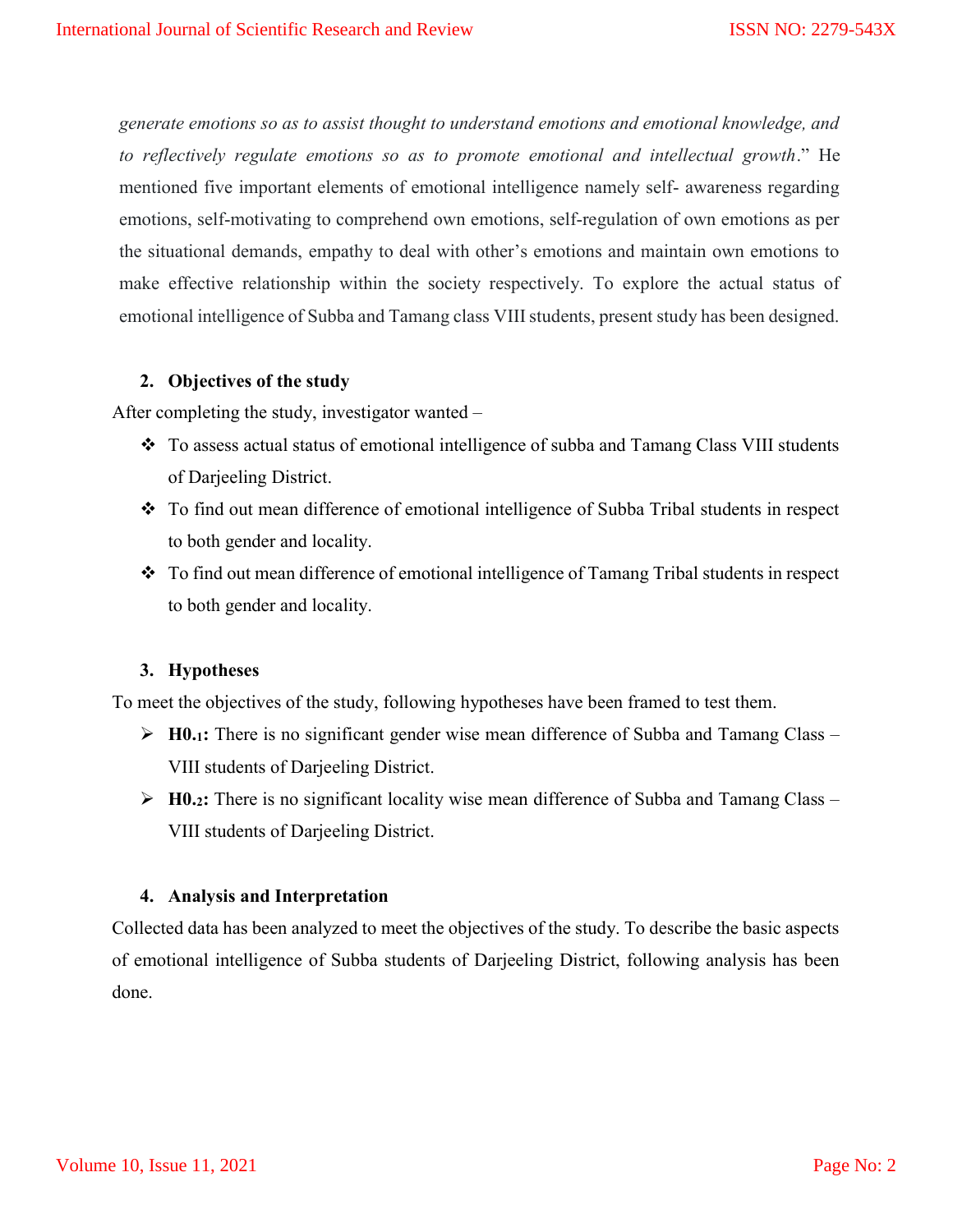|               | N         | Range     |           | Minimum   Maximum | Mean      |            | Std.<br>Deviation |
|---------------|-----------|-----------|-----------|-------------------|-----------|------------|-------------------|
|               | Statistic | Statistic | Statistic | Statistic         | Statistic | Std. Error | Statistic         |
| <b>EISuMs</b> | 136       | 83.00     | 80.00     | 163.00            | 121.8897  | 1.17951    | 13.75536          |
| <b>EISuFs</b> | 136       | 77.00     | 78.00     | 155.00            | 120.1176  | 1.07811    | 12.57279          |
| <b>EISuUs</b> | 136       | 83.00     | 80.00     | 163.00            | 121.8897  | 1.17951    | 13.75536          |
| <b>EISuRs</b> | 136       | 80.00     | 78.00     | 158.00            | 120.3235  | 1.09325    | 12.74937          |

Table -1. Descriptive Analysis of Emotional Intelligence of Subba Students

From this analysis (from table - 1), it has been found that Emotional intelligence of Subba students of Darjeeling District has been found high as per interpretation index in every cases namely Emotional Intelligence of Subba Male Students (EISuMs), Emotional Intelligence of Subba Female Students (EISuFs), Emotional Intelligence of Subba Urban Students (EISuUs), Emotional Intelligence of Subba Rural Students (EISuRs) respectively.

To describe the basic aspects of emotional intelligence of Tamang students of Darjeeling District, following analysis has been done.

|               | N         | Range     | Minimum   | Maximum   | Mean      |            | Std. Deviation |
|---------------|-----------|-----------|-----------|-----------|-----------|------------|----------------|
|               | Statistic | Statistic | Statistic | Statistic | Statistic | Std. Error | Statistic      |
| <b>EITmMs</b> | 136       | 85.00     | 78.00     | 163.00    | 121.6838  | 1.16754    | 13.61573       |
| <b>EITmFs</b> | 136       | 80.00     | 78.00     | 158.00    | 120.3235  | 1.09325    | 12.74937       |
| EITmUs        | 136       | 85.00     | 78.00     | 163.00    | 121.6838  | 1.16754    | 13.61573       |
| <b>EITmRs</b> | 136       | 77.00     | 78.00     | 155.00    | 120.1176  | 1.07811    | 12.57279       |

Table -2. Descriptive Analysis of Emotional Intelligence of Tamang Students

From this analysis (from table -2), it has been found that Emotional intelligence of Tamang students of Darjeeling District has been found high as per interpretation index in every cases of categorical analysis of the variable namely Emotional Intelligence of Tamang Male Students (EITmMs), Emotional Intelligence of Tamang Female Students (EITmFs), Emotional Intelligence of Tamang Urban Students (EITmUs), Emotional Intelligence of Tamang Rural Students (EITmRs) respectively.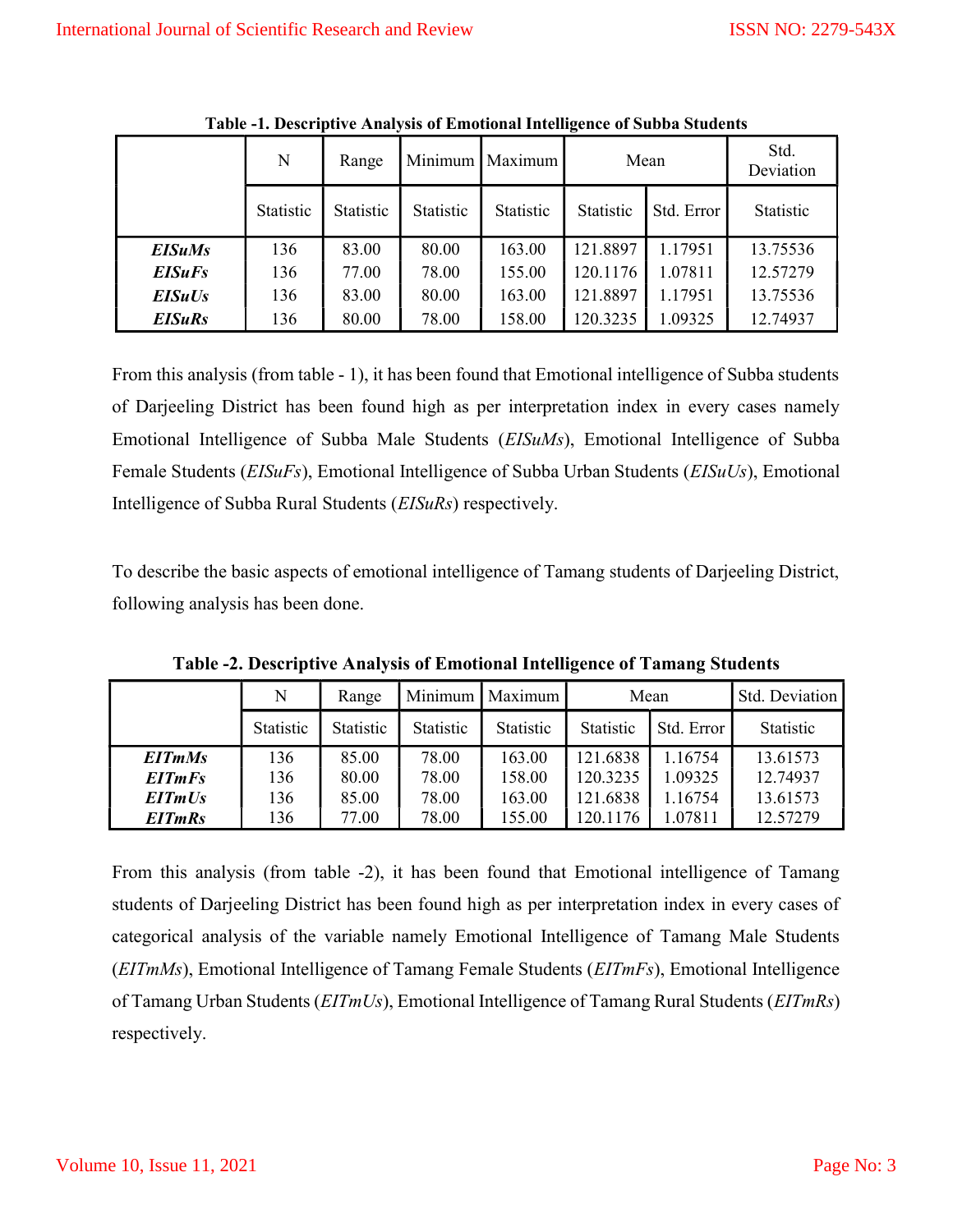## Testing Hypothesis – 1

 $\triangleright$  H0.1: There is no significant gender wise mean difference of Subba and Tamang Class – VIII students of Darjeeling District.

| $=$ $\frac{1}{2}$ $\frac{1}{2}$ $\frac{1}{2}$ $\frac{1}{2}$ $\frac{1}{2}$ $\frac{1}{2}$ |                    |           |       |                                                 |       |        |     |                     |  |
|-----------------------------------------------------------------------------------------|--------------------|-----------|-------|-------------------------------------------------|-------|--------|-----|---------------------|--|
|                                                                                         | Paired Differences |           |       |                                                 |       |        |     |                     |  |
|                                                                                         | Mean               | <b>SD</b> | SEm   | 95% Confidence<br>Interval of the<br>Difference |       | df     |     | Sig. (2-<br>tailed) |  |
|                                                                                         |                    |           |       | Lower                                           | Upper |        |     |                     |  |
| $EISuMs - EITmMs$                                                                       | 0.206              | 18.031    | 1.546 | $-2.852$                                        | 3.264 | .133   | 135 | .894                |  |
| <b>EISuFs - EITmFs</b>                                                                  | $-0.206$           | 17.643    | 1.513 | $-3.198$                                        | 2.786 | $-136$ | 135 | .892                |  |

Table -3. Gender wise Paired Samples Test of Emotional Intelligence with special reference to Subba and Tamang Class VIII students of Darjeeling District

From table – 3, it has been found that there is no gender wise significant mean difference between Subba and Tamang Class VIII students in respect to emotional intelligence. Therefore, corresponding null-hypothesis has been failed to reject. Insignificant mean difference between EISuMs (Emotional Intelligence of Subba Male Students) and EITmMs (Emotional Intelligence of Tamang Male Students) has been recorded. Similarly, insignificant mean difference between EISuFs (Emotional Intelligence of Subba Female Students) and EITmFs (Emotional Intelligence of Tamang Female Students) has been recorded.

#### Testing Hypothesis – 2

 $\triangleright$  H0.2: There is no significant locality wise mean difference of Subba and Tamang Class – VIII students of Darjeeling District.

|                               | Paired Differences |           |       |                                                 |       |      |     |                     |
|-------------------------------|--------------------|-----------|-------|-------------------------------------------------|-------|------|-----|---------------------|
|                               | Mean               | <b>SD</b> | SEm   | 95% Confidence<br>Interval of the<br>Difference |       |      | df  | Sig. (2-<br>tailed) |
|                               |                    |           |       | Lower                                           | Upper |      |     |                     |
| $EISuUs$ - $EITmUs$           | 0.206              | 18.031    | 1.546 | $-2.852$                                        | 3.264 | .133 | 135 | .894                |
| <b>EISuRs</b> - <b>EITmRs</b> | 0.206              | 17.643    | 1.513 | $-2.786$                                        | 3.198 | .136 | 135 | .892                |

Table -4. Locality wise Paired Samples Test of Emotional Intelligence with special reference to Subba and Tamang Class VIII students of Darjeeling District